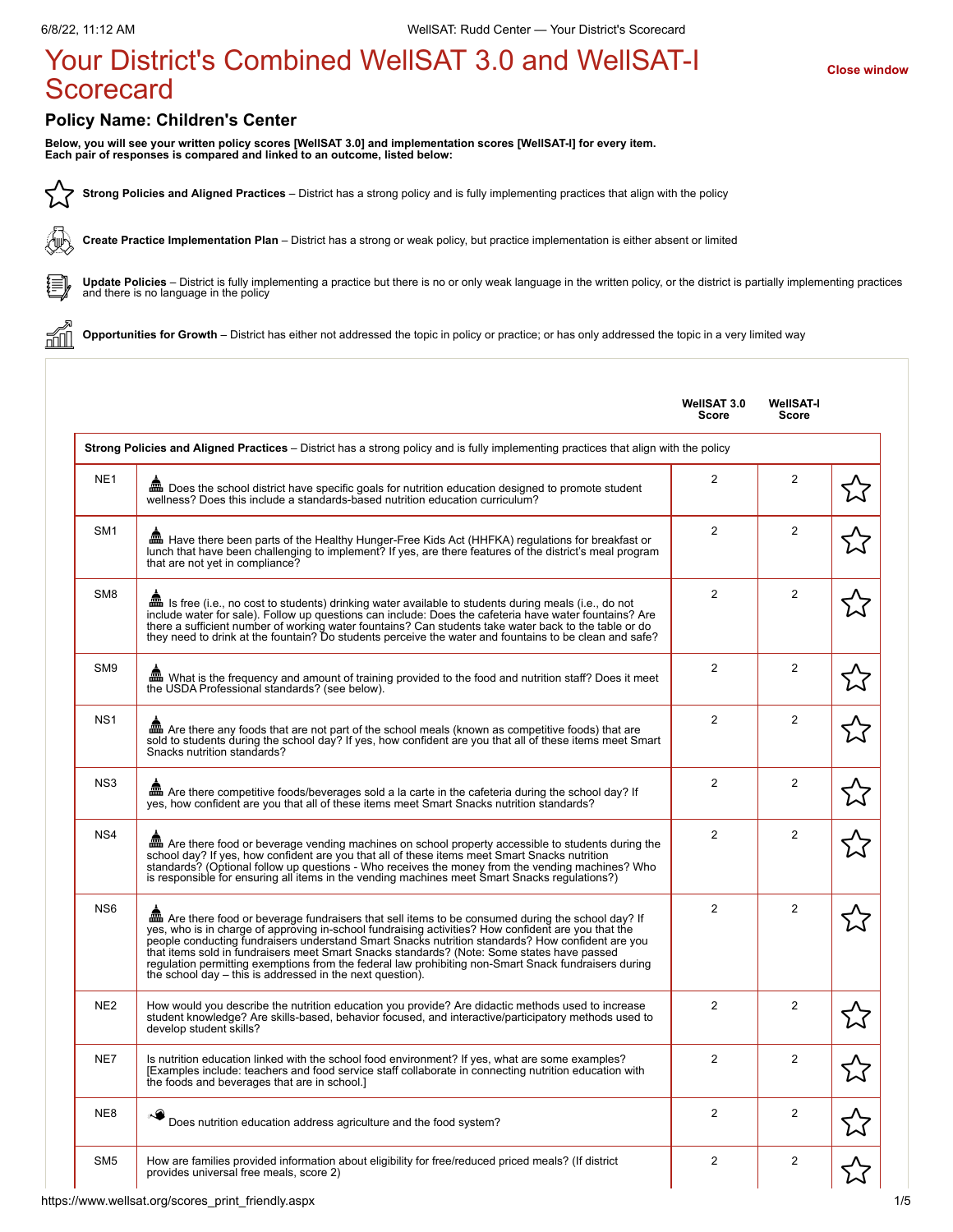| SM7                | How long are the breakfast (if applicable) and lunch periods? Within that time, how much time do<br>students typically have to sit down and eat their meals.                                                                                                                                                                                                                                                                                                       | 2              | 2              |  |
|--------------------|--------------------------------------------------------------------------------------------------------------------------------------------------------------------------------------------------------------------------------------------------------------------------------------------------------------------------------------------------------------------------------------------------------------------------------------------------------------------|----------------|----------------|--|
| NS <sub>2</sub>    | Do you know where to access the USDA Smart Snacks nutrition standards to check and see if an item<br>can be sold in school during the school day? Can you tell me how you do this?                                                                                                                                                                                                                                                                                 | $\overline{2}$ | 2              |  |
| NS7                | (Before asking this question look up the state policy on fundraiser exemptions at the bottom of this<br>page: https://www.ihrp.uic.edu/content/research-products-national-wellness-policy-study. If 0<br>exemptions, item is n/a). Your state [fill in] has adopted an exemption policy that allows for [fill in]<br>school-sponsored fundraisers during which foods and beverages sold do not have to meet Smart<br>Snacks. Are you familiar with this state law? | $\overline{2}$ | $\overline{2}$ |  |
| <b>NS10</b>        | Are foods or beverages served (not sold) to students after the school day on school grounds, including<br>before/after care, clubs, and afterschool programming?<br>If yes, does the district have nutrition standards (such as Smart Snacks or CACFP) that regulate what<br>can be served? How are these regulations communicated to the adults running the activities? How<br>confident are you that the regulations are followed consistently?                  | $\overline{2}$ | $\overline{2}$ |  |
| <b>NS11</b>        | Addresses nutrition standards for all foods and beverages sold (not served) to students after the school<br>day, including before/after care on school grounds, clubs, and after school programming                                                                                                                                                                                                                                                                | $\overline{2}$ | 2              |  |
| <b>NS13</b>        | Do students have consistent and easy access to water throughout the school day? If yes, how? Follow<br>up questions: Are students are permitted to carry water bottles with them throughout the school day?<br>Are there water fountains or free water filling stations throughout the school? Is bottled water is for sale<br>during the school day?                                                                                                              | $\overline{2}$ | 2              |  |
| PEPA <sub>2</sub>  | Does the district have a written physical education curriculum that is aligned with national and/or state<br>standards?                                                                                                                                                                                                                                                                                                                                            | $\overline{2}$ | 2              |  |
| PEPA3              | How does your physical education program promote a physically active lifestyle?<br>[Examples include: follows NASPE standards; focuses on self-assessment through a "Fitnessgram" or<br>"Activitygram"; teaches skills needed for lifelong physical fitness.]                                                                                                                                                                                                      | 2              | 2              |  |
| PEPA4              | How many minutes per week of PE does each grade in elementary school receive?<br>Note: NASPE recommends that schools provide 150 minutes of instructional PE for elementary school<br>children per week for the entire school year.                                                                                                                                                                                                                                | 2              | 2              |  |
| PEPA12             | $\bar{\mathscr{F}}$ Are there opportunities for all students to engage in physical activity before and after school? If<br>yes, please describe. How frequently does this occur?                                                                                                                                                                                                                                                                                   | $\overline{2}$ | 2              |  |
| PEPA <sub>13</sub> | Is there daily recess for all grades in elementary school? If no, how many days per week is recess<br>offered, and for which grades? How long is recess when it is offered?<br>Note: Best practices for recess: a) it is at least 20 minutes per day; b) it is supervised by trained<br>teachers or staff encouraging students to be active; and c) students have access to safe and<br>appropriate physical activity equipment.                                   | $\overline{2}$ | 2              |  |
| PEPA14             | $\bar{P}^2$ Do teachers provide regular physical activity breaks for students in the classroom? If yes, please describe. How frequently do they occur? Do all teachers conduct physical activity breaks with their<br>students?                                                                                                                                                                                                                                    | $\overline{2}$ | 2              |  |
|                    | Create Practice Implementation Plan – District has a strong or weak policy, but practice implementation is either absent or limited                                                                                                                                                                                                                                                                                                                                |                |                |  |
| SM <sub>6</sub>    | Are specific strategies used to increase participation in the school meal programs? If yes, please<br>describe.<br>[Examples include: Smarter Lunchroom strategies; limiting competitive foods; requiring high school<br>students have a scheduled lunch period; taste tests and student input; Grab-and-Go or Breakfast in the<br>Classroom]                                                                                                                      | 2              | $\mathbf{1}$   |  |
|                    | Update Policies – District is fully implementing a practice but there is no or only weak language in the written policy, or the district is partially implementing<br>practices and there is no language in the policy                                                                                                                                                                                                                                             |                |                |  |
| WPM7               | Is there food or beverage marketing on the school campus during the school day? If yes, do the<br>marketed items meet Smart Snacks criteria?                                                                                                                                                                                                                                                                                                                       | 0              | 2              |  |
| IEC <sub>3</sub>   | lian is there an official who is responsible for the implementation and compliance with the wellness<br>policy at the building level for each school? If yes, who are those individuals? How do they ensure<br>compliance?                                                                                                                                                                                                                                         | 0              | 2              |  |
| IEC4               | man How is the wellness policy made available to the public? Is it available online? How often is the<br>public informed where to find the policy?                                                                                                                                                                                                                                                                                                                 | $\mathbf 0$    | 2              |  |
| IEC <sub>5</sub>   | <b>品</b> How does the committee assess implementation of the wellness policy? How often does this<br>assessment occur? [Examples of evaluation tools are: the CDC's School Health Index, the Alliance for<br>a Healthier Generation checklist, local or state policy implementation checklists, or the current<br>interview.]                                                                                                                                      | $\mathbf 0$    | 2              |  |
| IEC7               | <b>品</b> Has the wellness policy been revised based on the triennial assessment? If yes, what process did                                                                                                                                                                                                                                                                                                                                                          | 0              | 2              |  |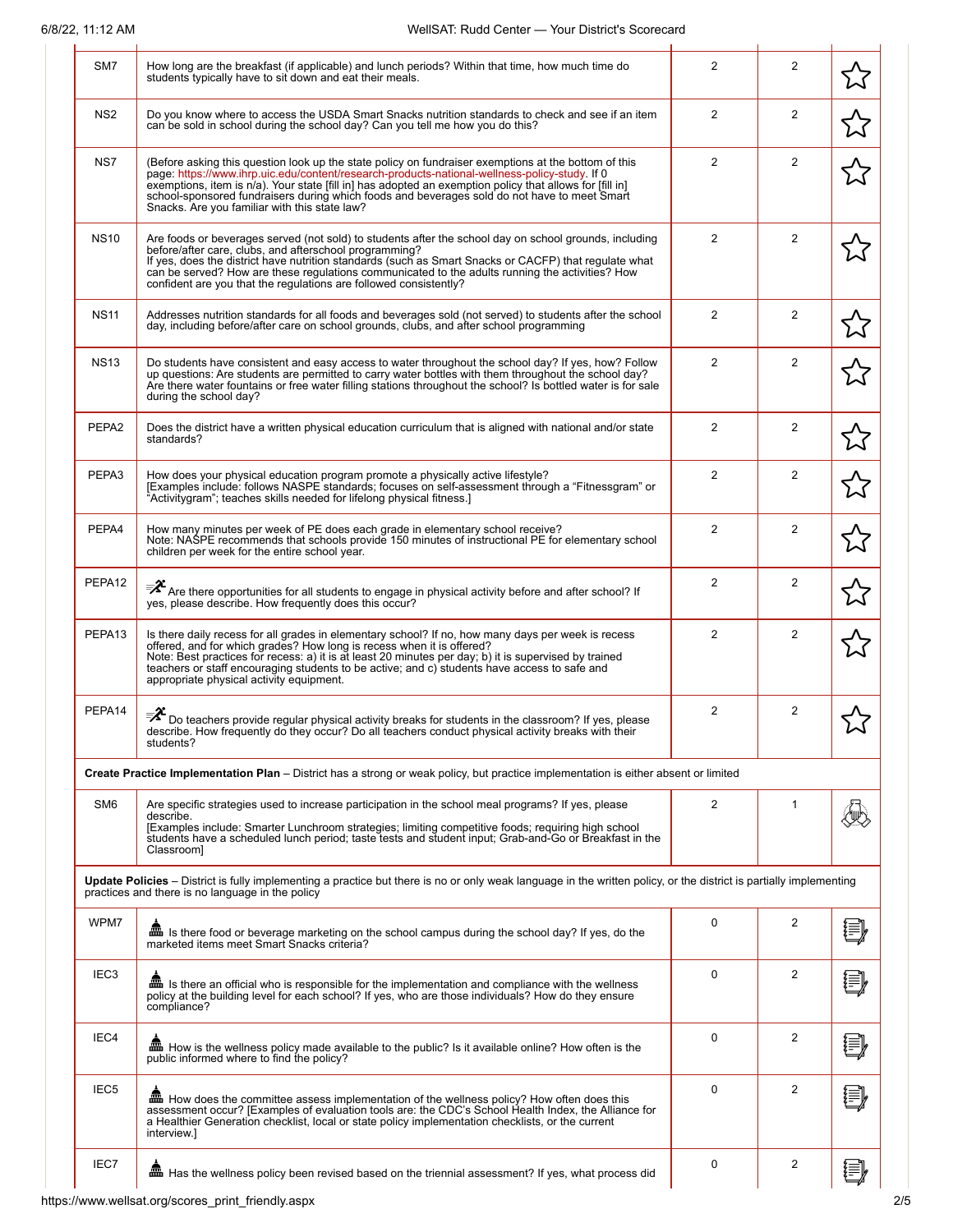|                  | the committee use to decide what to revise?                                                                                                                                                                                                                                                                                                                                                                                                                                                                                                                           |              |                |       |
|------------------|-----------------------------------------------------------------------------------------------------------------------------------------------------------------------------------------------------------------------------------------------------------------------------------------------------------------------------------------------------------------------------------------------------------------------------------------------------------------------------------------------------------------------------------------------------------------------|--------------|----------------|-------|
| NE <sub>6</sub>  | Is nutrition education integrated into other subjects beyond health education? If yes, what are some<br>examples?<br>[Examples include: using nutrition facts labels to learn percentages; using a vegetable garden to learn<br>plant biology.]                                                                                                                                                                                                                                                                                                                       | 1            | 2              | 這】    |
| SM <sub>2</sub>  | Does the district offer breakfast? If yes, is breakfast offered every day? Is breakfast offered to all<br>students?<br>[Examples include: breakfast is only offered on testing days; only offered Monday, Wednesday and<br>Friday; only offered in some schools.]                                                                                                                                                                                                                                                                                                     | $\Omega$     | $\overline{2}$ | ∤≣≸   |
| NS8              | Are foods or beverages containing caffeine sold at the high school level?                                                                                                                                                                                                                                                                                                                                                                                                                                                                                             | $\mathbf 0$  | 2              | ₩     |
| PEPA7            | Are all physical education classes taught by state certified/licensed teachers who are endorsed to<br>teach physical education?                                                                                                                                                                                                                                                                                                                                                                                                                                       | 0            | $\overline{2}$ | 這     |
| PEPA8            | Is ongoing professional development offered every year for PE teachers that is relevant and specific to<br>physical education?                                                                                                                                                                                                                                                                                                                                                                                                                                        | 0            | 2              | ξ     |
| PEPA9            | A PE exemption is when students are permitted to not take PE because of enrollment in other courses<br>such as math, science or vocational training. This does not include exemptions due to disability,<br>religious or medical reasons. What percentage of students do you estimate do not take PE each year<br>due to exemptions?                                                                                                                                                                                                                                  | $\Omega$     | 2              |       |
| PEPA10           | A PE substitution is when students are permitted to not take PE because they are engaged in another<br>physical activity such as JORTC or other school sports. What percentage of students do you estimate<br>do not take PE each year due to substitutions?                                                                                                                                                                                                                                                                                                          | 0            | 2              |       |
| PEPA16           | What proportion of students walk or bike to school? How frequently do they do that?                                                                                                                                                                                                                                                                                                                                                                                                                                                                                   | 0            | 2              |       |
| WPM3             | Are teachers encouraged to use physical activity as a reward for students? For example, providing<br>extra recess, taking a walk around the school, or playing an active game in the classroom.                                                                                                                                                                                                                                                                                                                                                                       | $\mathbf{0}$ | 2              | ξ     |
| WPM4             | Do teachers ever use physical activity as a punishment? [Examples include: telling students to run<br>extra laps or do other physical activities as behavioral consequence.]                                                                                                                                                                                                                                                                                                                                                                                          | 0            | 2              | 闫     |
| WPM8             | Is there food or beverage marketing on school property (e.g., signs, scoreboards, or sports<br>equipment)? If yes, do the marketed items meet Smart Snacks criteria? If they do not meet Smart<br>Snacks criteria, will this change when there is a renewal of the sponsorship agreement?                                                                                                                                                                                                                                                                             | 0            | 2              | {≣}   |
| WPM9             | Is there food or beverage marketing on educational materials (e.g., curricula, textbooks, or other<br>printed or electronic educational materials)? If yes, do the marketed items meet Smart Snacks criteria?                                                                                                                                                                                                                                                                                                                                                         | $\Omega$     | 2              | ξ     |
| WPM10            | Is there food or beverage marketing where food is purchased (e.g., logos on exteriors of vending<br>machines, food or beverage cups or containers, food display racks, coolers, or trash and recycling<br>containers)? If yes, do the marketed items meet Smart Snacks criteria?                                                                                                                                                                                                                                                                                      | 0            | 2              | 目     |
| WPM11            | Is there food or beverage marketing in school publications and media (e.g., advertisements in school<br>publications, school radio stations, in-school television, computer screen savers, school-sponsored<br>Internet sites, and announcements on the public announcement (PA) system)? If yes, do the marketed<br>items meet Smart Snacks criteria?                                                                                                                                                                                                                | 0            | 2              |       |
| WPM12            | Is there food or beverage marketing through fundraisers and corporate-incentive programs? Examples<br>include: fundraising programs encourage students and their families to sell, purchase, or consume<br>products, and corporate incentive programs provide funds to schools in exchange for proof of purchase<br>of company products, such as Box Tops for Education. If the school participates in food or beverage<br>fundraisers, do they occur on or off campus, and during or outside the school day? Do all products for<br>sale meet Smart Snacks criteria? | 0            | 2              |       |
| IEC1             | Is there an active district level wellness committee? Note: This may also be called a health advisory<br>committee or other similar name. If yes, how frequently does the committee meet?                                                                                                                                                                                                                                                                                                                                                                             | 0            | 2              |       |
| IEC <sub>8</sub> | Is there an active school level wellness committee? (Note: This may also be called a school health<br>team, school health advisory committee, or similar name) If yes, how frequently does the committee<br>meet?                                                                                                                                                                                                                                                                                                                                                     | 0            | 2              |       |
|                  | Opportunities for Growth – District has either not addressed the topic in policy or practice; or has only addressed the topic in a very limited way                                                                                                                                                                                                                                                                                                                                                                                                                   |              |                |       |
| NS <sub>5</sub>  | man Are there food or beverages sold in school stores during the school day? If yes, how confident are<br>you that all of these items meet Smart Snacks nutrition standards? (Optional follow up questions - Who<br>receives the money from the school stores? Who is responsible for ensuring all items for ensuring all<br>items in the school stores meet Smart Snacks regulations?)                                                                                                                                                                               | 1            | 1              |       |
| NS <sub>9</sub>  | birthday parties, holiday parties)? Does the district have nutrition standards (such as Smart Snacks)<br>that regulate what can be served? How are these regulations communicated? How confident are you                                                                                                                                                                                                                                                                                                                                                              | 0            | $\mathbf{1}$   | اللهم |
|                  |                                                                                                                                                                                                                                                                                                                                                                                                                                                                                                                                                                       |              |                |       |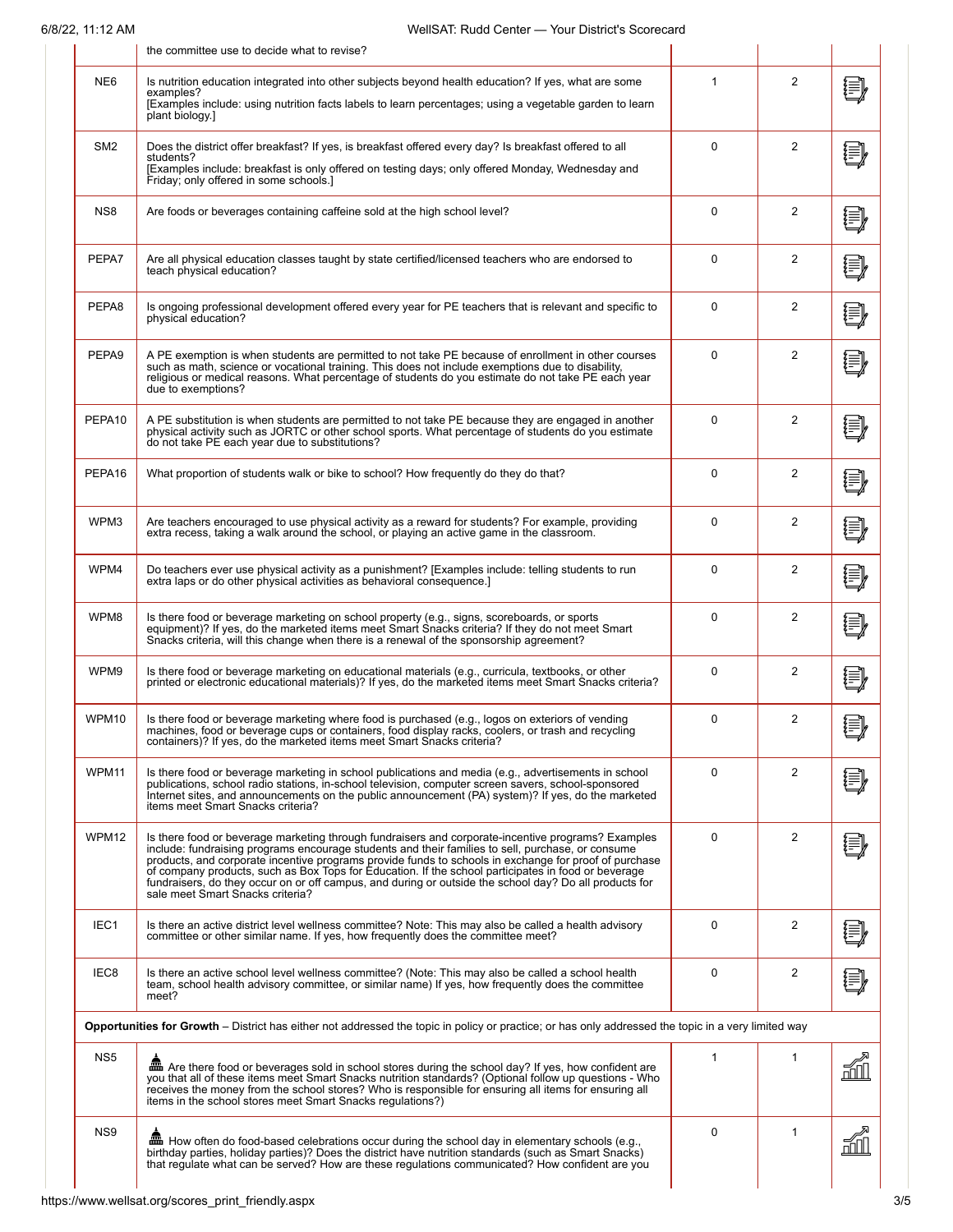|                  | that the regulations are followed consistently? If food-based celebrations are not permitted, how<br>confident are you that they do not occur?                                                                                                                                                                                                                                                                                                                                                         |              |              |             |
|------------------|--------------------------------------------------------------------------------------------------------------------------------------------------------------------------------------------------------------------------------------------------------------------------------------------------------------------------------------------------------------------------------------------------------------------------------------------------------------------------------------------------------|--------------|--------------|-------------|
| IEC <sub>2</sub> | Note an individual can represent more than one role.<br>• Parents<br>Students<br>School Food Authority representative<br>PE Teacher<br>School Health Professional (nurse, social worker, school psychologist)<br><b>School Board Member</b><br><b>School Administrator</b><br>• Community member                                                                                                                                                                                                       | $\Omega$     | $\mathbf{1}$ | ⊓ I⊓        |
| IEC <sub>6</sub> | Mhat is included in the triennial assessment report to the public? Ask to see documentation if<br>available. Note: the requirement is to include: 1. The extent to which schools under the jurisdiction of<br>the LEA are in compliance with the local school wellness policy; 2. The extent to which the LEA's local<br>school wellness policy compares to model local school wellness policies; 3. A description of the<br>progress made in attaining the goals of the local school wellness policy. | $\Omega$     | $\mathbf{1}$ |             |
| NE3              | Do all elementary school students receive sequential and comprehensive nutrition education?                                                                                                                                                                                                                                                                                                                                                                                                            | $\mathbf{1}$ | $\mathbf{1}$ | 血           |
| NE4              | Do all middle school students receive sequential and comprehensive nutrition education?                                                                                                                                                                                                                                                                                                                                                                                                                | $\mathbf{1}$ | 1            | ăШ          |
| NE5              | Do all high school students receive sequential and comprehensive nutrition education?                                                                                                                                                                                                                                                                                                                                                                                                                  | $\mathbf{1}$ | $\mathbf{1}$ | 副           |
| <b>SM10</b>      | Are you familiar with the farm to school program? In your district, is it a priority to procure locally produced foods for school meals and snacks? If yes, what efforts are made to increase local<br>procurement? Are strategies used in the cafeterias to promote them?                                                                                                                                                                                                                             | $\Omega$     | $\mathbf{1}$ | M           |
| <b>NS12</b>      | Do teachers use food as a reward in the classroom for good student behavior (e.g., giving out candy<br>for a right answer; having a pizza party when students finish a unit).                                                                                                                                                                                                                                                                                                                          | $\Omega$     | $\Omega$     | 而儿          |
| PEPA1            | $\bar{\mathscr{F}}$ Does the district have a written physical education curriculum that is implemented consistently for<br>every grade?                                                                                                                                                                                                                                                                                                                                                                | 1            | $\mathbf 1$  | ii          |
| PEPA5            | How many minutes per week of PE does each grade in middle school receive?<br>Note: NASPE recommends that schools provide 225 minutes of instructional physical education for<br>middle school students per week for the entire school year.                                                                                                                                                                                                                                                            | 1            | 1            | 副           |
| PEPA6            | How many minutes per week of PE does each grade in high school receive?<br>Note: NASPE recommends that schools provide 225 minutes of instructional physical education for<br>middle school students per week for the entire school year.                                                                                                                                                                                                                                                              |              |              | 쩾           |
| PEPA11           | $\bar{z}^2$ Are there opportunities for families and community members to engage in physical activity at school? If yes, please describe. How frequently does this occur?                                                                                                                                                                                                                                                                                                                              | $\mathbf{1}$ | $\mathbf{1}$ | m           |
| PEPA15           | When school is not in session, do community members use indoor and outdoor school building and<br>grounds facilities? Does the district have a "joint-use" or "shared-use" agreements? (Note if answer is<br>yes or no).                                                                                                                                                                                                                                                                               | $\mathbf{1}$ | 1            | <u>mu</u>   |
| WPM1             | Are school staff encouraged to model healthy eating and physical activity behaviors in front of<br>students? If yes, how does the school encourage this behavior? [Examples include: Provides staff with<br>opportunities to eat healthfully such as subsidized fruits, vegetables, and water in the cafeteria or<br>lounge; Advises staff not to consume sugary drinks at school; Encourages teachers to be active with<br>students.]                                                                 | $\mathbf{1}$ | $\mathbf{1}$ | <u>mu</u>   |
| WPM2             | $\overrightarrow{A}$ Are there strategies used by the school to support employee wellness? Please describe.<br>Examples: "Health and wellness classes are offered to staff." "School physical activity equipment is<br>available for use by staff before or after school to support employee wellness." "Free water and healthy<br>snacks are available in the staff break room."                                                                                                                      | $\Omega$     | $\mathbf{1}$ | Fill        |
| WPM <sub>5</sub> | Do teachers ever withhold physical activity as a classroom management tool? [Examples include:<br>taking away recess, taking away PE, or requiring students to sit in one place for an extended period of<br>time.1                                                                                                                                                                                                                                                                                    | 0            | $\mathbf{1}$ | <u>Fill</u> |
| WPM6             | Are marketing strategies used to promote healthy food and beverage choices in school? If yes, what<br>foods and beverages are promoted, and how is it done? (Examples of promotion include<br>advertisements, better pricing, and more accessible placement of the healthier items).                                                                                                                                                                                                                   | $\mathbf{1}$ | $\mathbf{1}$ | õN          |

Г

 $\mathbf{I}$ 

 $\mathbf{I}$ 

-1